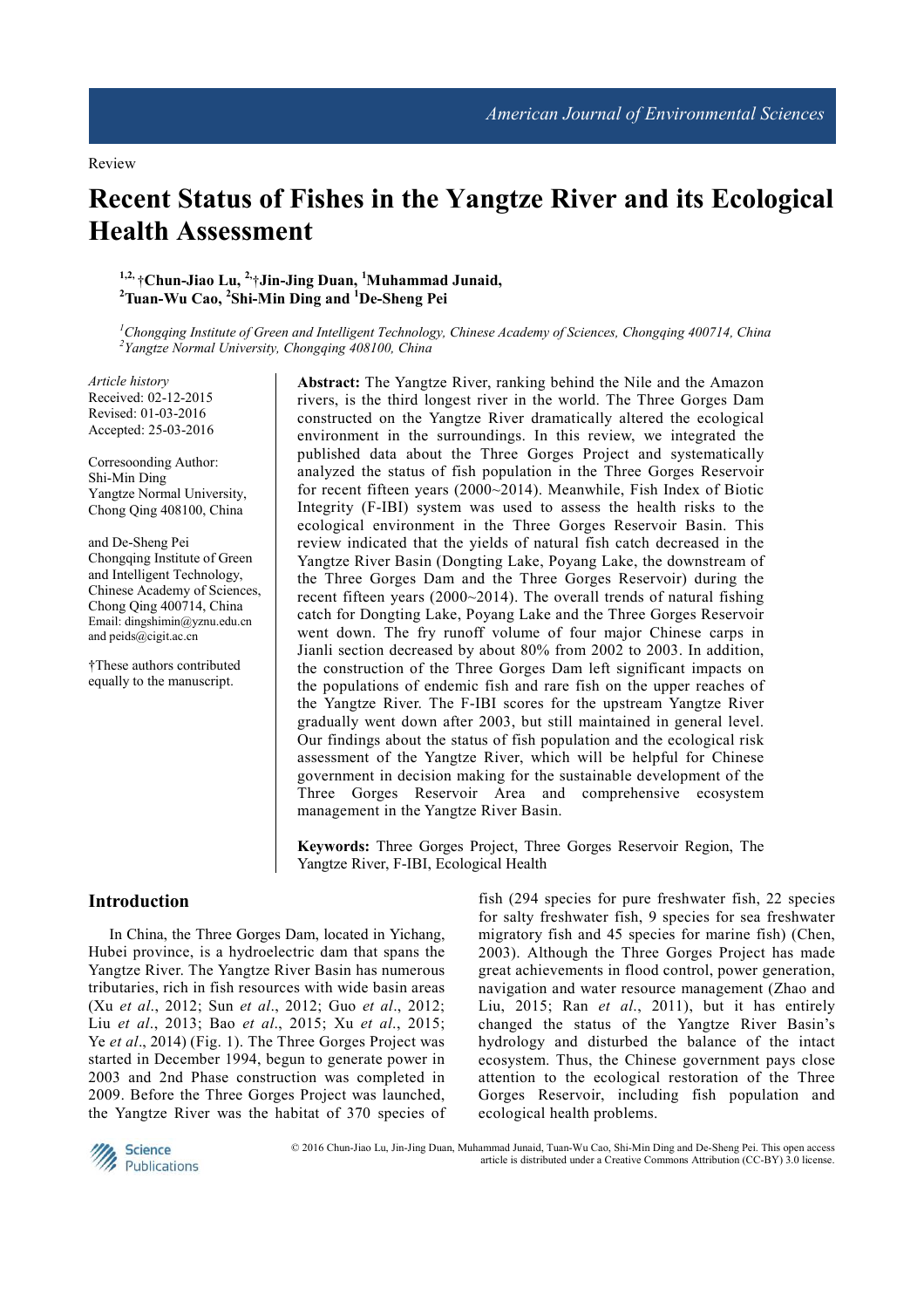Chun-Jiao Lu *et al*. / American Journal of Environmental Sciences 2016, 12 (2): 86.93 **DOI: 10.3844/ajessp.2016.86.93** 



Fig. 1. The diagram of the Yangtze River Basin

In 2003, the construction of the Three Gorges Project Phase II was revamped for its water storage capacity, navigation system and power generation. Therefore, this construction time period is of critical importance for ecologists to analyze the data of fish yields in the Yangtze River from year 2000 to 2014. In this review, the fry runoff volume of native fish was scrutinized in the upstream Yangtze River, the Three Gorges Reservoir and the downstream of the Three Gorges Dam, Dongting Lake and Poyang Lake, respectively. We have also systematically analyzed the trends of natural fishing yield, commercial fish stocks, endemic fish and rare fish resources of the Three Gorges Reservoir for recent fifteen years (2000-2014). After survey and data analysis, Fish Index of Biotic Integrity (F-IBI) system was applied to assess the ecological risk of the Three Gorges Project to aquatic life in the Yangtze River. Comprehensive analysis of the impacts on fish in Yangtze River caused by Three Gorges Project will be helpful for the government and relevant departments to formulate environmental protection strategies. The yearly variations of ecological health will provide guidelines on how to use the Three Gorges Reservoir Area as resource for sustainable development in China and also set up a typical example for other sustainable hydraulic engineering in the world.

# **Status of Fish Resources in Yangtze River Basin**

### *The Yields of Natural Fishing*

The fishery resources data were excavated from the Bulletin on the Ecological and Environmental Monitoring Results of the Three Gorges Project from 2000 to 2014 (SEPA, 2001; 2002; 2003; 2004; 2005; 2006; 2007; 2008; 2009; 2010; 2011; 2012; 2013; 2014; 2015) to elucidate the yields of natural fish for the Three Gorges Reservoir, the downstream of the Three Gorges Dam, Dongting Lake and Poyang Lake. The natural fishing yield for Dongting Lake, Poyang Lake and the downstream of Three Gorges Reservoir showed a definite declining trend. The natural fishing yield for the Three Gorges Reservoir went down from 2000 to 2005, but the yields began to show an upward trend after 2005 (Fig. 2). The reason might have close relationship with fish artificial propagation and releasing or improved water quality after 2005. Interestingly, the rebounds of the natural fishing yield in Dongting Lake and Poyang Lake contributed to the increase point for the total natural fishing yields in 2010. Although the total natural fishing yields had some instability, the overall trend was still decreased (Fig. 2).

#### *The Trends of Commercial Fish Resources*

Four major Chinese carps (*Mylopharyngodon piceus*, *Ctenopharyngodon idellus*, *Hypophthalmichthys molitrix* and *Aristichthys mobilis*) are pivotal commercial fish in China (FRSCYRWS, 1990). The Yangtze River has the best breeding habitats for the four major Chinese carps. In 1960s, the spawning size of four major Chinese carps in Yangtze River was reached 115 billion (Yu, 1985). However, since the 1970s, the fish stocks in the Yangtze River have been declining. In 1980s, the spawning size of four major Chinese carps reached 17.35 billion in the middle of Yangtze River (SEPA, 2004). According to the published data (SEPA, 2001; 2002; 2003; 2004), the fry runoff volume of four major Chinese carps in Jianli (the middle reaches of the Yangtze River) was 2.854 billion. The year 2003 was the end point for the second phase of the Three Gorges Project and three goals: (1)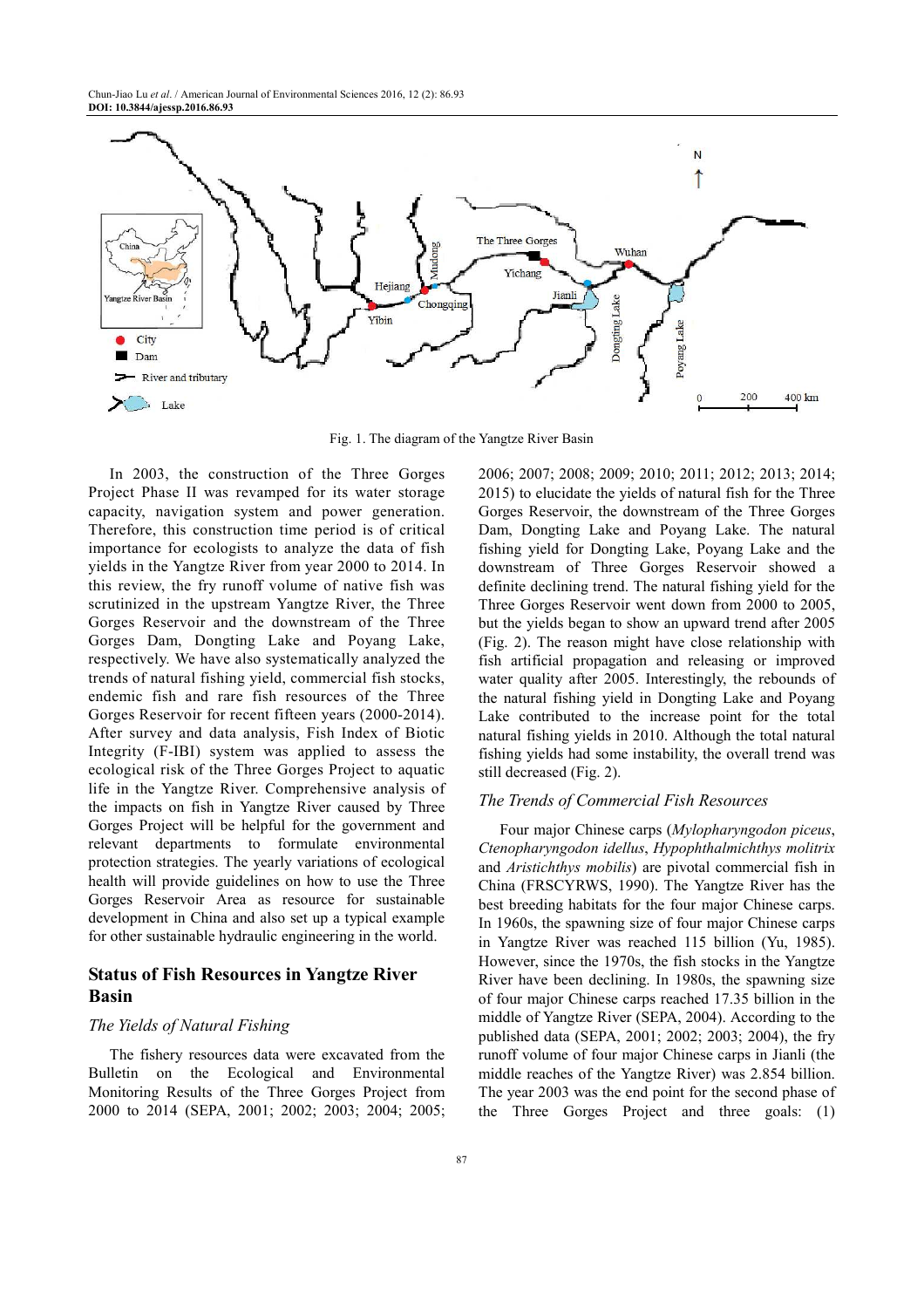Impoundment, (2) shipping, (3) power generation were preliminarily achieved. However, the spawning of four major Chinese carps was adversely affected in consequence. As shown in Fig. 3, the fry runoff of four economic carps in Jianli section dramatically declined in 2003. In 2009, the fry runoff of the four major Chinese carps in Jianli section reached the decade's lowest yield (SEPA, 2010)(Fig. 3).



Fig. 2. Trend curve of natural fishing yield for the Yangtze River Basin from 2000 to 2014



Fig. 3. The trend curve of fry runoff for four major Chinese carps in Jianli from 2000 to 2014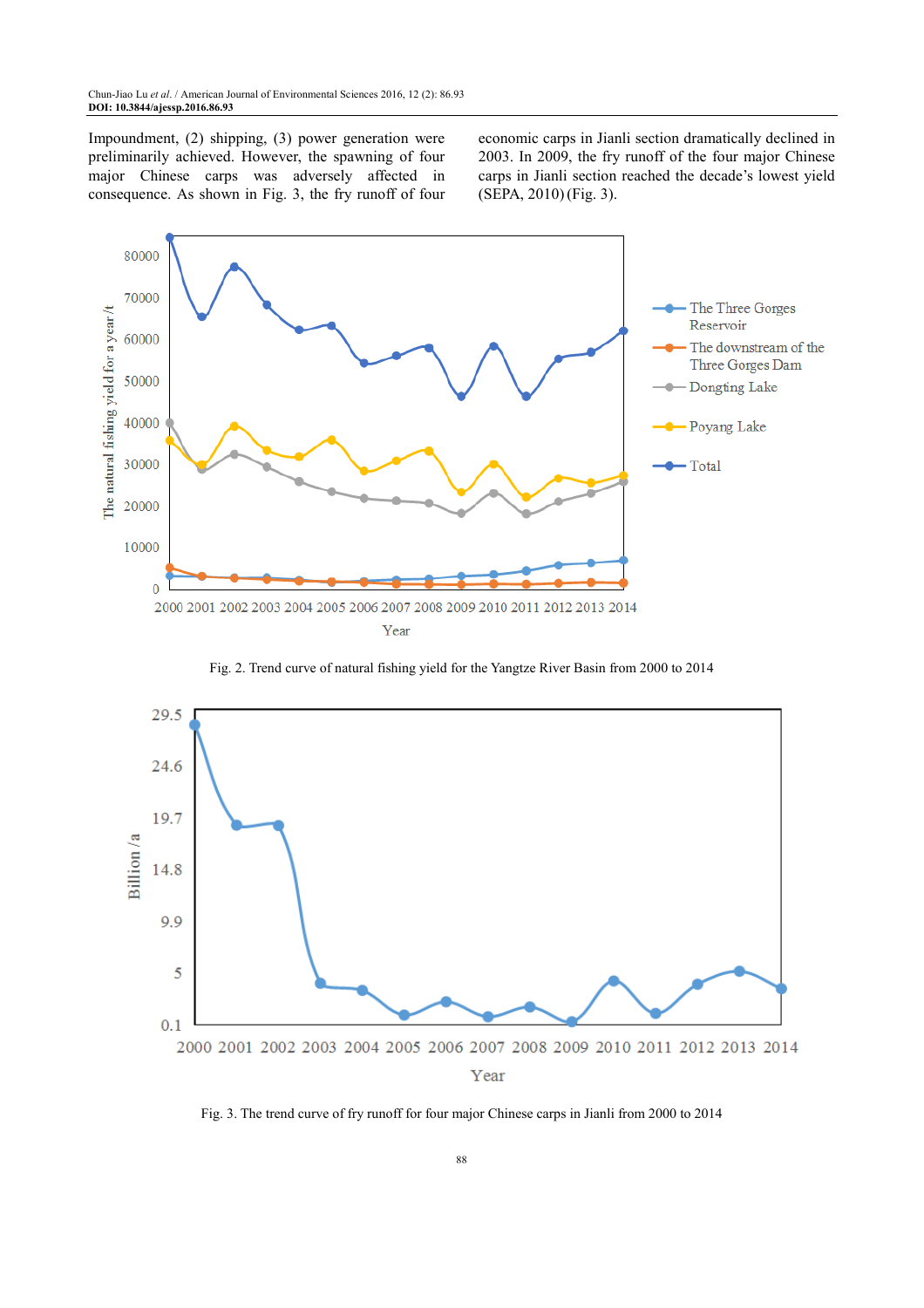# *The Trends of Endemic Fishes in the Upper Yangtze River*

The source of the Yangtze is located in the Tanggula Mountains on the border of Qinghai Province and Tibet Autonomous Region. The upper reaches of the Yangtze River is an important breeding grounds for freshwater fish species. There are about 189 species of fish in the upper reaches of Yangtze River, of which more than 40 species are endemic before 1976 (STSGDFCR, 1982; Gao *et al*., 2013). The data analysis of the last 13 years portrayed significant variations for the endemic fish population in the upstream of the Yangtze River (Fig. 4). The upper reaches of the Yangtze River showed relatively stable trends, in the Yinbin (Yibin is located in the Yangtze River upstream) and Hejiang (Hejiang is located in the downstream of Yibin, but still belongs to the upstream of the Yangtze River) and the endemic fish populations were not greatly affected. However, the endemic fish species in the reservoir area was decreased and the Wanzhou (Wanzhou is in the downstream of the Hejiang), Zigui (Zigui is located in the downstream of the Three Gorges Dam) and the Yichang city (Zigui county belongs to Yichang city) also exhibited the decreasing trends for the endemic fish. Therefore, the construction of the Three Gorges Project had significant impacts on endemic fish population on the upper reaches of the Yangtze River (SEPA, 2001; 2002; 2003; 2004; 2005; 2006; 2007; 2008; 2009; 2010; 2011; 2012; 2013; 2014; 2015).

### *The Changes of Rare Fishes in the Yangtze River*

Most of rare fishes in the Yangtze River have been greatly threatened, due to construction of dams, wastewater pollution and ship transportation, such as Chinese sturgeon (*Acipenser sinensis*), Dabry's sturgeon (*Acipenser dabryanus*), Chinese paddlefish (*Psephurus gladius*) and Mullet (*Myxocyprinus asiaticus*) *etc*.

The number of Chinese sturgeon in the upper reaches of the Yangtze River was 450 in year 2000, which population reached almost half, compared to the population level of 1995. Therefore, the survival of Chinese sturgeon is facing serious threat in Yangtze River. Data from the Bulletin on the Ecological and Environmental Monitoring Results of the Three Gorges Project proved that the Chinese sturgeon had twice spawning activity on October 27 and November 9, in 2002. But the average of the annual spawning was significantly decreased, compared to 1998 and 1999. From 2004 to 2011, the spawning activity of Chinese sturgeon was noticed only once and the spawning increased by twice in 2012. By using the sonar technique, the number of Chinese sturgeon

detected was quite low. The impounding period of the Three Gorges Reservoir was overlapped by the spawning activity of Chinese sturgeon. It indicated that the reduction of discharge caused by the impoundment of the reservoir resulted in the decline of spawning scale of Chinese sturgeon (Chen, 2007; Wu *et al*., 2004; Fu *et al*., 2003).

 Currently, the fish catches of the Chinese paddlefish and the Dabry's sturgeon were almost zero in the upper reaches of the Yangtze River according to catch record. However, the Dabry's sturgeon used to be one of the leading commercial fishes in the Yangtze River before the mid-seventies. When the Three Gorges Project was initiated, the population size of rare fish is on the decline (SEPA, 2001; 2002; 2003; 2004; 2005; 2006; 2007; 2008; 2009; 2010; 2011; 2012; 2013; 2014; 2015). After 1995, the number of Dabry's sturgeon began to decrease sharply. In 2001, there was no Dabry's sturgeon in the Luzhou section of the Yangtze River Basin (Zhu *et al*., 2009). Fortunately, the number of mullet was relatively more in the conservation area. The upper reaches of the Yangtze River is no longer the mullet fingerlings concentrated area.

# **The Change of the Fish Biological Integrity in Yangtze River**

Biological integrity can be used to measure the changes in the composition of biologic communities to reflect the ecological complexity (Broecka *et al*., 2015; Lavoiea *et al*., 2014; Lee and An, 2014; Ondiviela *et al*., 2015; Wang *et al*., 2015). Ecosystem health assessment can be divided into two categories: Qualitative evaluation, quantitative evaluation. Index of Biotic Integrity (IBI) is a quantitative method to evaluate ecosystem health. In 1981, Karr developed a method to evaluate water quality by using biome species composition, trophic structure and individual health status indicators. He presented 12 indicators of the environmental health (Karr, 1981; Karr and Dudley, 1981; Faush *et al*., 1990). Integration of the complexity of the ecosystem and biological integrity can conduct a comprehensive analysis of the ecosystem health. Thus, IBI index system became a standard assay and developed to fish F-IBI, benthic fauna B-IBI and plankton P-IBI (Zhu and Chan, 2004; Uzarski *et al*., 2005. The Yangtze River Basin is rich in fish resource, therefore F-IBI will help to calculate and evaluate the biological integrity and ecological health rating of the Yangtze River (Zhu and Yang, 2013; Cui and Wan, 2006; Chen and Zhou, 2001; Qiao and Guo, 2012; Liu *et al*., 2007). Adapted F-IBI System and the score of biological integrity are shown in Table 1 and 2.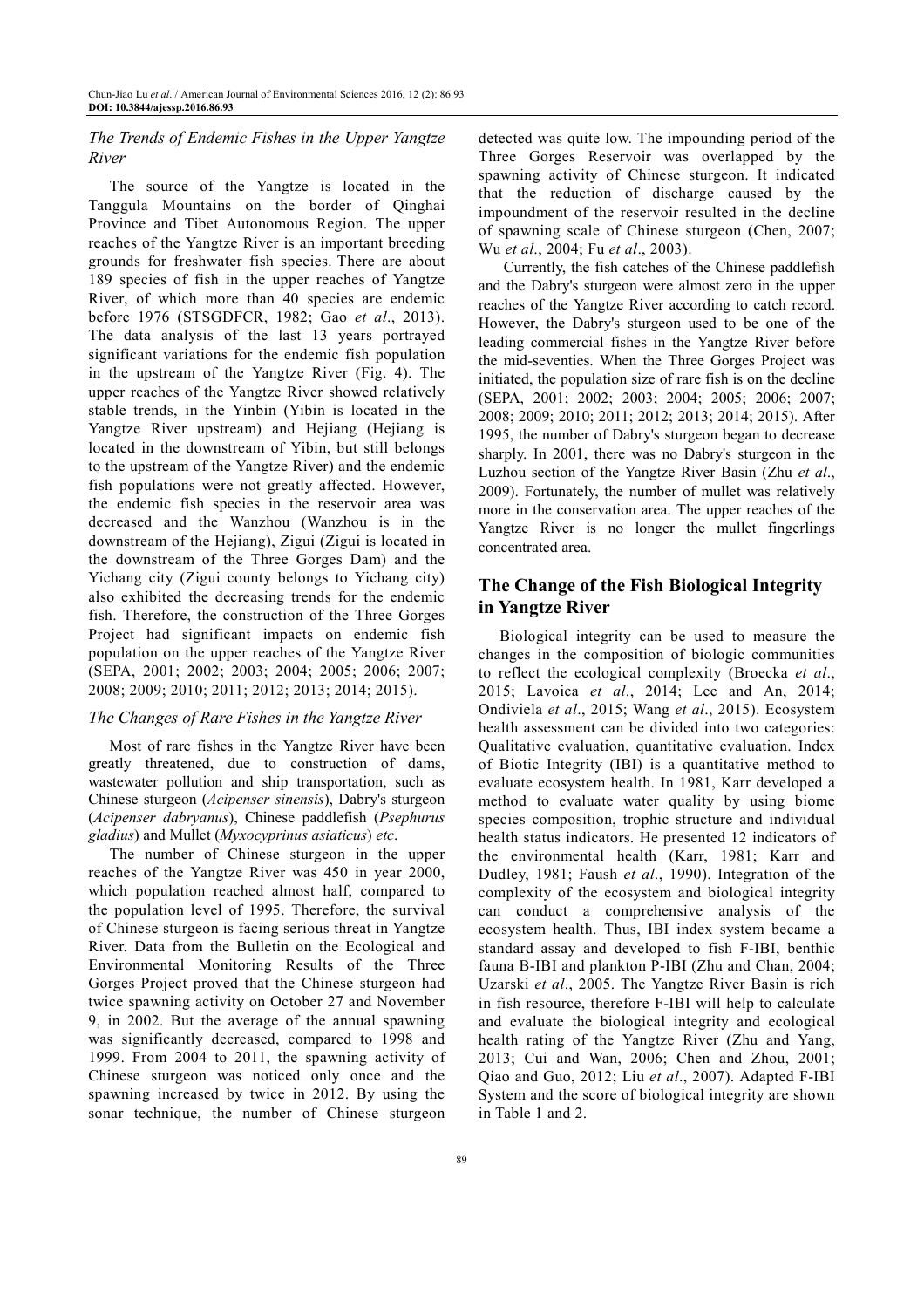Chun-Jiao Lu *et al*. / American Journal of Environmental Sciences 2016, 12 (2): 86.93 **DOI: 10.3844/ajessp.2016.86.93** 



Fig. 4. The trend histogram of endemic fishes taxa in the upper reaches of the Yangtze River from 2000 to 2014



Fig. 5. The trend of F-IBI value for the upper reaches of the Yangtze River (Yibin to Yichang section) from 2000 to 2008

Table 1. Adapted F-IBI system for the upper reaches of the Yangtze River\*

| <b>Attributes</b>   | Number | Indices                                                         | Scoring standards |             |          |
|---------------------|--------|-----------------------------------------------------------------|-------------------|-------------|----------|
|                     |        |                                                                 |                   | 3           |          |
| Category structure  |        | Total fish species                                              | >50               | $30 - 50$   | $30$     |
|                     |        | Percent of <i>cyprinid</i> species                              | $<$ 55            | $55 - 70$   | >70      |
|                     | 3      | Percent of <i>cobitidae</i> species                             | $0 - 5$           | $5 - 8$     | $8 - 12$ |
|                     | 4      | Percent of <i>bagridae</i> species                              | $5 - 15$          | $15 - 20$   | >20      |
|                     |        | Percent of tolerance individuals                                | $<$ 5             | $5 - 10$    | >20      |
|                     | 6      | Species richness of fishing                                     | >20               | $10 - 20$   | <10      |
| Trophic structure   |        | Proportion of omnivorous species                                | $<$ 55            | $55 - 70$   | >70      |
|                     | 8      | Proportion of benthic fishes                                    | >40               | $20 - 40$   | $20$     |
|                     | 9      | Proportion of piscivorous species                               | >15               | $5 \sim 15$ | $<$ 5    |
| Richness and health | 10     | Yield per unit of fishery                                       | >2                | $1 - 2$     | $<$ 1    |
|                     | 11     | Proportion of invasive species                                  | $<$ 1             | $1 - 2$     | >2       |
|                     | 12     | Proportion of infectious disease and abnormal shape individuals | $<$ 2             | $2 - 5$     | $>\!5$   |

\*The Calculation method of F-IBI: Scores were calculated in terms of different attributes according to scoring standards, then the summation was made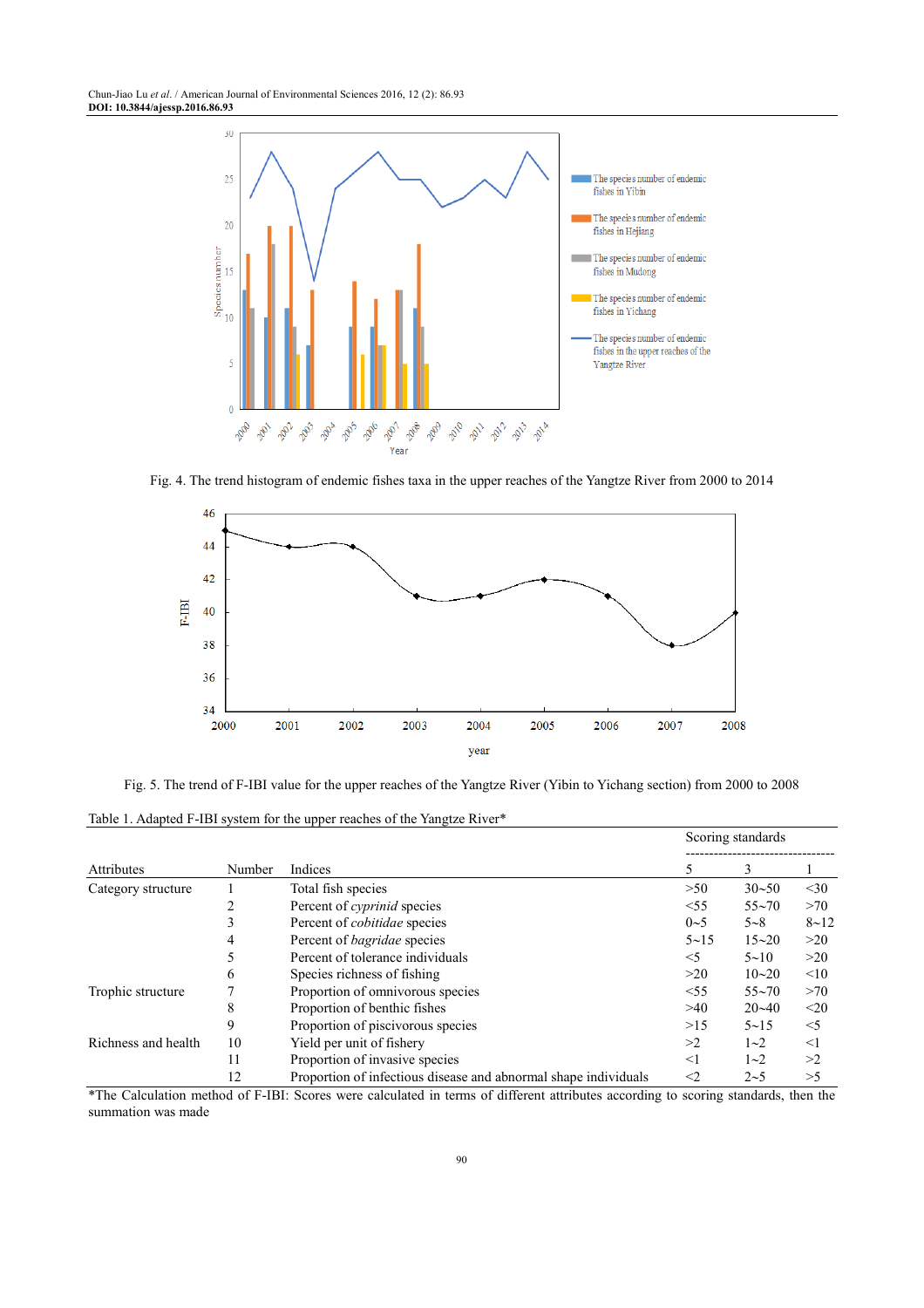Table 2. The classification of biological integrity based on F-IBI scores

| IDI SUVIUS  |                      |  |  |
|-------------|----------------------|--|--|
| F-IBI score | Biological integrity |  |  |
| $58 - 60$   | Excellent            |  |  |
| $48 - 52$   | Good                 |  |  |
| $40 - 44$   | Fair                 |  |  |
| $28 - 34$   | Poor                 |  |  |
| $12 - 22$   | Very poor            |  |  |
| NF          | No fish              |  |  |

According to F-IBI values for the Yangtze River Basin provided by Zhu and Chan (2004; Uzarski *et al*., 2005; Zhu and Yang, 2013; Cui and Wan, 2006; Chen and Zhou, 2001; Qiao and Guo, 2012; Liu *et al*., 2007), we integrated their data and deduced the ecological health status of the upper basin of the Yangtze River from 2000 to 2008 (Fig. 5). The score of F-IBI indicated that the ecological health of the Yangtze River was good in 2000. After 2000, the value of F-IBI was gradually decreased to the general level. There were two troughs in 2003 and 2007. Since the water level of dam was reached 135 meters for the first time in June 2003, this could be the one of the reasons for the less scores of F-IBI in 2003. After 2003, the Three Gorges Dam began to store water, resulted in fluctuations in water level. In consequence, the changes in the spanning activity was also observed. F-IBI is based on indicators of biological integrity of fish, therefore such changes deeply affect F-IBI. As the Phase II construction was started in 2003, it can be seen that the ecological health of the Yangtze River illustrated a downward trend in 2003 and 2007, but the major biological integrities were at a general level. In 2007, the average temperature in the Three Gorges Reservoir was high and the annual rainfall was above normal. These could be some of the reasons that influenced fish spawning and ultimately reduced F-IBI scores of the Yangtze River (SEPA, 2008).

#### **Conclusion and Recommendation**

According to the reviewed data in this study, we found that natural fish catch in the Yangtze River was reduced in last fifteen years. The fry runoff volume for four major Chinese carps dramatically decline from 2000 to 2009 and rebounded in 2010, but the number of commercial fish in the upper reaches of the Yangtze River is far worse than before. The rare and endemic fish species of the upper reaches of the Yangtze River, such as Chinese sturgeon, Dabry's sturgeon, Chinese paddlefish and Mullet also dropped. During the period 2000 to 2008, the declining trends of F-IBI values of the upstream Yangtze River was distinct.

Although the Three Gorges project greatly improved flood control, power generation and shipping, but it has largely influenced the ecological

environment. With the completion of the Three Gorges Project, some of the major ecological concerns have generated. Moreover, overfishing, agricultural non-point source pollution (NPS), industrial wastewater and municipal sewage are also major factors for fish resources decline in the Yangtze River Basin. In order to attain sustainable development status in the Three Gorges Reservoir Area, fish catch should be reduced. Fish artificial propagation and release may be reasonably improve the ecological health and fish diversity in the Yangtze River. Fortunately, Chinese government pays more attention to solve the ecological and environmental problems in the Yangtze River, especially in the Three Gorges Reservoir Area.

Finally, fish analysis can't fully assesses in-depth and detailed impacts of the Three Gorges Project on the Yangtze River Basin. To determine the effect of the Three Gorges Project on the Yangtze River fish and its basin's ecological health, researchers must need long-term scientific and cutting edge investigations to draw an experimental based empirical conclusion. This review indicates that the Three Gorges Project may have an impact on the Yangtze River fish and disturbed the ecological integrity of the Yangtze River Basin. Albeit, the specific aspects and the analysis of the pros and cons need more comprehensive research.

#### **Acknowledgement**

The authors are grateful for supports from the Hundred Talents Program of Chinese Academy of Sciences, the Key Application and Development Program of Chongqing Science and Technology Commission (Grant No. cstc2014yykfC20004 and cstc2014yykfC20002), the Science and Technology Project of Chongqing Municipal Education Commission (KJ1401202), the Science and Technology Project of Fuling District, Chongqing (FLKJ2013ABB2098), the Application and Development Program of Science and Technology Commission of Beibei District, Chongqing (2015-07), the Scientific Research Starting Foundation for Returned Overseas Chinese Scholars from Ministry of Education and the National Technology Foundation for Selected Overseas Chinese Scholar of Chongqing Human Resources and Social Security Bureau, China.

### **Author's Contributions**

**Chun-Jiao Lu and Jin-Jing Duan:** Contributed equally to the manuscript.

**Muhammad Junaid and Tuan-Wu Cao:** Revised the paper.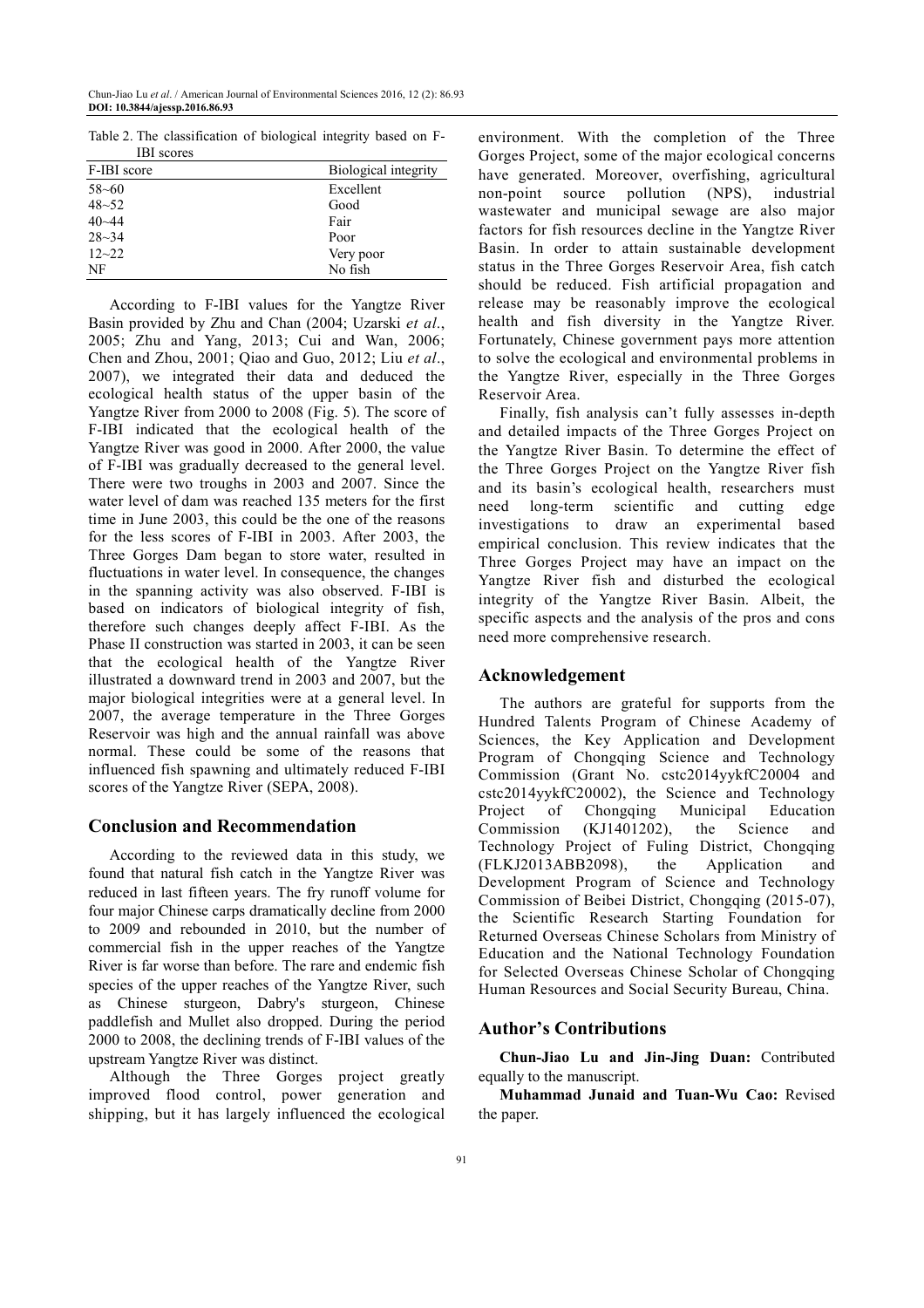**Shi-Min Ding:** Conceived and designed this review. **De-Sheng Pei:** Conceived and designed this review, wrote the paper and revised the paper.

# **Conflict of Interest**

The authors declare no conflict of interest.

# **References**

- Bao, Y., P. Gao and X. He, 2015. The water-level fluctuation zone of three gorges reservoir-a unique geomorphological unit. Earth-Sci. Rev., 150: 14-24. DOI: 10.1016/j.earscirev.2015.07.005
- Broecka, M., A. Waterkeyna, L. Rhazic, P. Grillasb and L. Brendoncka, 2015. Assessing the ecological integrity of endorheic wetlands, with focus on Mediterranean temporary ponds. Ecol. Indicat., 54: 1-11. DOI: 10.1016/j.ecolind.2015.02.016
- Chen, D., 2003. The conservation strategy of Yangtze River fishery. China Fisheries, 17-19
- Chen, X. and Y. Zhou, 2001. Sustainable development of fishery resources. Resources Sci.
- Chen, Y.B., 2007. Studies on the influences of the operation of The Three Gorges Dam on reproduction of the Chinese sturgeon, *Acipenser sinensis*: The ecohydrological mechanism and conservation strategy. Institute of Hydrobiology, Chinese Academy of Sciences.
- Cui, H. and L. Wan, 2006. A brief discussion on the legal protection of fishery resources along the Yangtze River. Resources Environ. Yangtze River, 1: 58-60.
- Faush, K., J. Lyon, J. Karr and P. Angermeier, 1990. Fish communities as indicators of environmental degradation. Am. Fisheries Society Symp., 8: 123-144.
- FRSCYRWS, 1990. Fishery Resources Survey Consortium of the Yangtze River Water System. 1st Edn., Ocean Press, Beijing, pp: 250.
- Fu, C., J. Wu, J. Chen, Q. Wu and G. Lei, 2003. Freshwater fish biodiversity in the Yangtze River basin of China: Patterns, threats and conservation. Biodiversity Conserv., 12: 1649-1685. DOI: 10.1023/A:1023697714517
- Gao, T., H. Tian, C. Ye and X. Duan, 2013. Diversity and composition of fish in the mainstream of national nature reserve of rare and endemic fish in the upper Yangtze River. Freshwater Fisheries, 2: 36-41.
- Guo, H., Q. Hu, Q. Zhang and S. Feng, 2012. Effects of the three gorges dam on Yangtze River flow and river interaction with Poyang Lake, China: 2003-2008. J. Hydrol., 416-417: 19-27. DOI: 10.1016/j.jhydrol.2011.11.027
- Karr, J. and D. Dudley, 1981. Ecological perspective on water quality goals. Environ. Manage., 5: 55-68. DOI: 10.1007/BF01866609
- Karr, J.R., 1981. Assessment of biotic integrity using fish communities. J. Fisheries, 6: 21-27. DOI: 10.1577/1548-
	- 8446(1981)006<0021:AOBIUF>2.0.CO; 2
- Lavoiea, I., S. Campeaub, N. Zugic-Drakulicc, J. Winterd and C. Fortina, 2014. Using diatoms to monitor stream biological integrity in Eastern Canada: An overview of 10 years of index development and ongoing challenges. Sci. Total Environ., 475: 187-200. DOI: 10.1016/j.scitotenv.2013.04.092
- Lee, J. and K. An, 2014. Integrative restoration assessment of an urban stream using multiple modeling approaches with physical, chemical and biological integrity indicators. Ecol. Eng., 62: 153-167. DOI: 10.1016/j.ecoleng.2013.10.006
- Liu, J., C. Zang, S. Tian, J. Liu and H. Yang *et al*., 2013. Water conservancy projects in China: Achievements, challenges and way forward. Global Environ. Change, 23: 633-643. DOI: 10.1016/j.gloenvcha.2013.02.002
- Liu, J., Q. Wei, X. Chen, D. Yang and H. Du *et al*., 2007. Reproductive biology and artificial Propagation of Acipenser sinensis below Gezhouba Dam. Chinese J. Applied Ecol., 6: 1397-1401. PMID: 17763749
- Ondiviela, B., M. Recio1 and J. Juanes, 2015. A management approach for the ecological integrity of NE Atlantic estuaries. Ecol. Indicat., 52: 105-115. DOI: 10.1016/j.ecolind.2014.12.003
- Qiao, Y. and Y. Guo, 2012. Ecological protection and restoration in Changjiang River Basin: Controlled stocking programmes. Express Water Resources Hydropower Inform., 1: 48-52.
- Ran, J.J., M. Chen and Y.B. Chen, 2011. Analysis on flow adjustment functions of the Three Gorges Project which affect the downstream aquatic ecosystem and environment. J. Hydroecol., 1: 1-6.
- SEPA, 2001. Bulletin on the ecological and environmental monitoring results of the Three Gorges Project. State Environmental Protection Administration, China National Environmental Monitoring, Beijing.
- SEPA, 2002. Bulletin on the ecological and environmental monitoring results of the Three Gorges Project. State Environmental Protection Administration, China National Environmental Monitoring, Beijing.
- SEPA, 2003. Bulletin on the ecological and environmental monitoring results of the Three Gorges Project. State Environmental Protection Administration, China National Environmental Monitoring, Beijing.
- SEPA, 2004. Bulletin on the ecological and environmental monitoring results of the Three Gorges Project. State Environmental Protection Administration, China National Environmental Monitoring, Beijing.
- SEPA, 2005. Bulletin on the ecological and environmental monitoring results of the Three Gorges Project. State Environmental Protection Administration, China National Environmental Monitoring, Beijing.